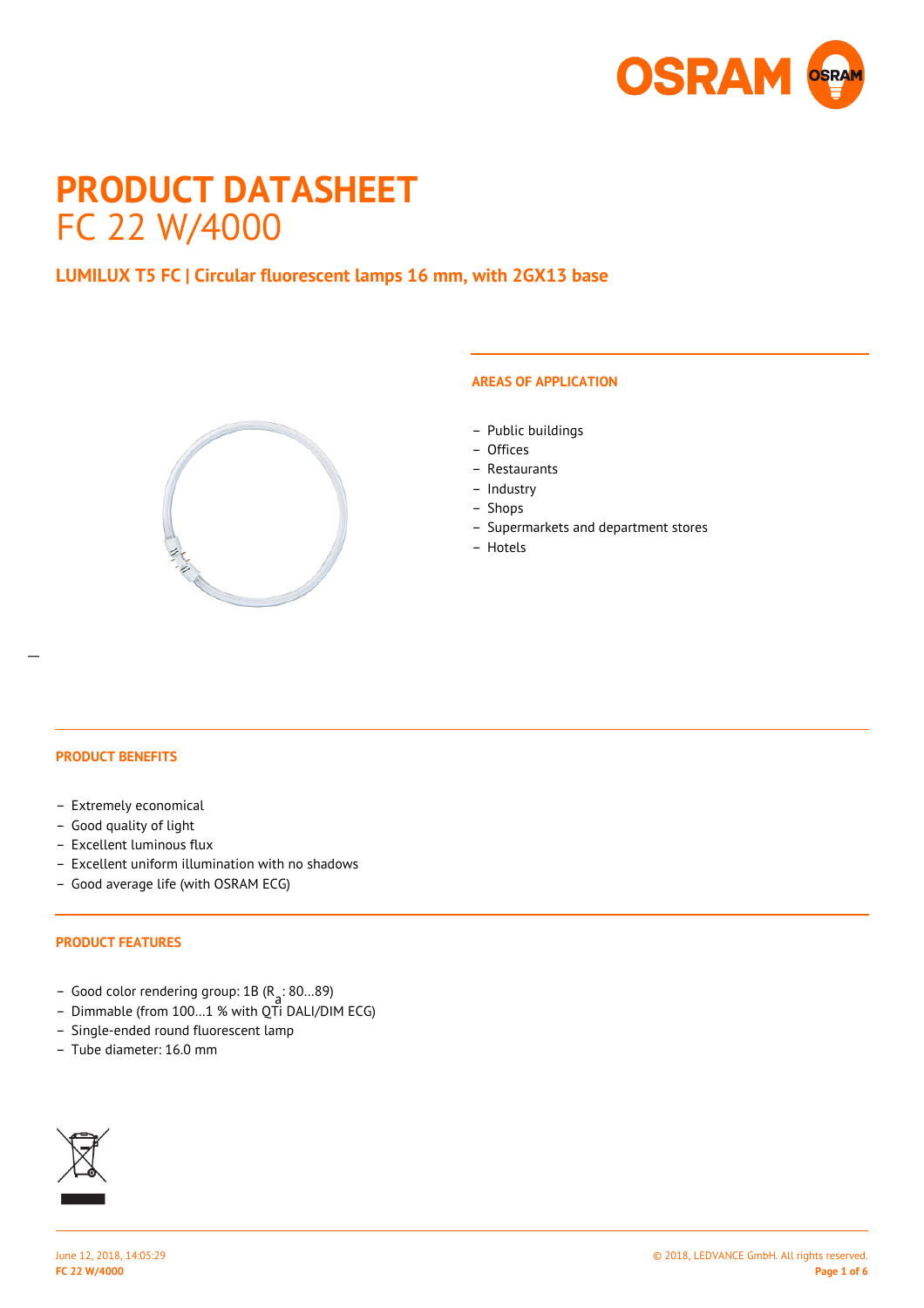# **TECHNICAL DATA**

Electrical data

| <b>Nominal wattage</b> | 22.00 W<br>. |
|------------------------|--------------|
| <b>Rated wattage</b>   | 22.30 W      |

#### Photometrical data

| Rated lamp efficacy (standard condition) | 81 lm/W                   |
|------------------------------------------|---------------------------|
| Color rendering index Ra                 | $\geq 80$                 |
| <b>Rated luminous flux</b>               | 1800 lm                   |
| Luminous flux at 25 °C                   | 1900 lm                   |
| Light color                              | 4000                      |
| Rated color temperature                  | 4000 K                    |
| <b>Nominal luminous flux</b>             | 1900 lm                   |
| Light color (designation)                | <b>LUMILUX Cool White</b> |
| Rated LLMF at 2,000 h                    | 0.85                      |
| Rated LLMF at 4,000 h                    | 0.83                      |
| Rated LLMF at 6,000 h                    | 0.80                      |
| Rated LLMF at 8,000 h                    | 0.80                      |
| Rated LLMF at 12,000 h                   | 0.75                      |
| Color temperature                        | 4000 K                    |
| <b>Luminous flux</b>                     | 1900 lm                   |
| Color rendering index Ra                 | >80                       |

 $\overline{a}$ 



| Tube diameter                               | $16 \text{ mm}$ |
|---------------------------------------------|-----------------|
| Length                                      | 230.0 mm        |
| Length with base excl. base pins/connection | 225.00 mm       |
| <b>Diameter</b>                             | $16.0$ mm       |
| Maximum diameter                            | $16.0$ mm       |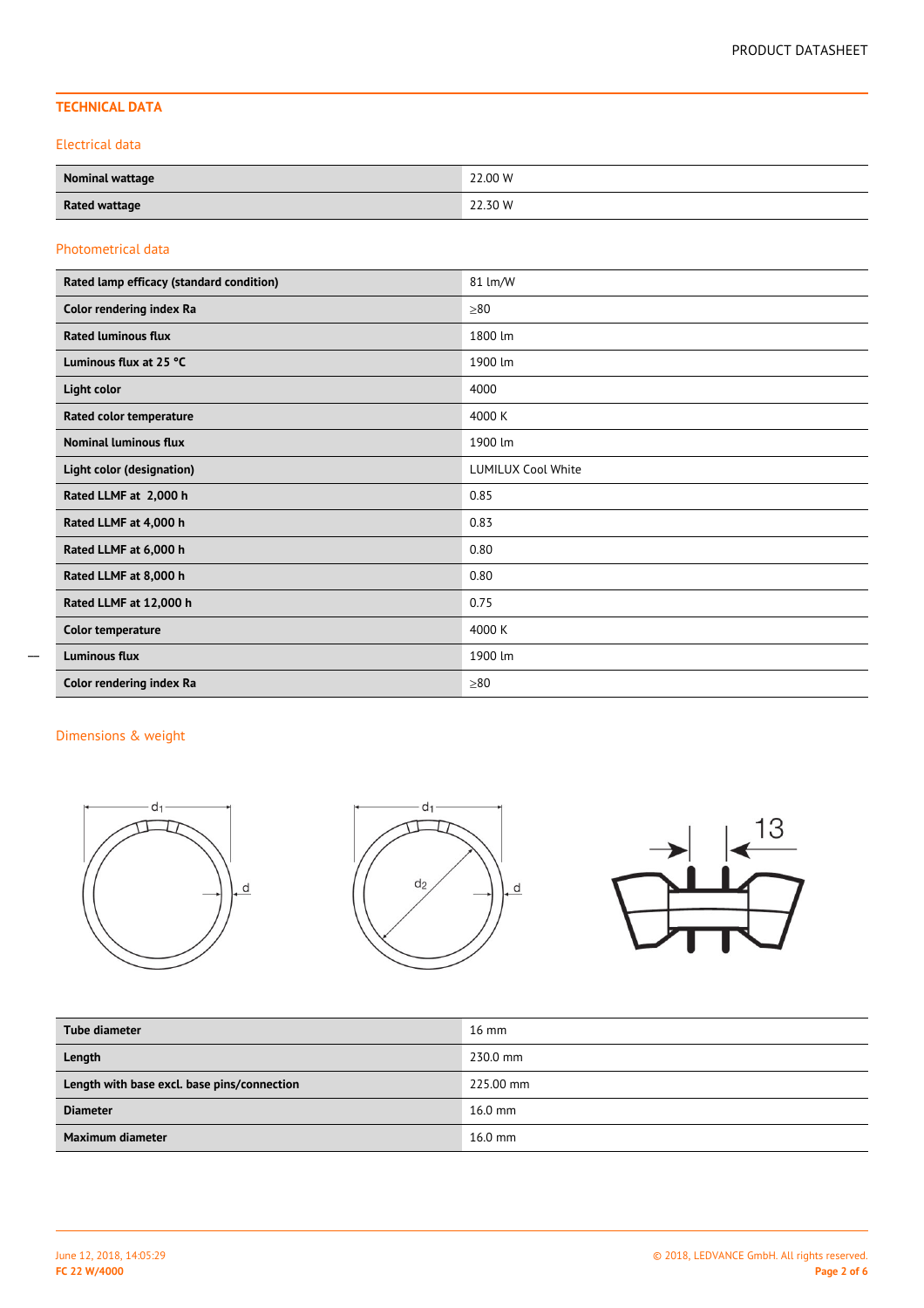# Temperatures & operating conditions

| Rated<br>d ambient temp.w.max.luminous <sup>.</sup><br>flux |  |
|-------------------------------------------------------------|--|

# Lifespan

| Service life                           | 8000 h $^{1}$  |
|----------------------------------------|----------------|
| Lifespan                               | 12000 h $^{1}$ |
| Rated lamp survival factor at 2,000 h  | 0.99           |
| Rated lamp survival factor at 4,000 h  | 0.99           |
| Rated lamp survival factor at 6,000 h  | 0.98           |
| Rated lamp survival factor at 8,000 h  | 0.92           |
| Rated lamp survival factor at 12,000 h | 0.50           |
| <b>Operation mode LLMF/LSF</b>         | <b>HF</b>      |
| Rated lamp life time                   | 12000 h        |
| Nominal lamp life time                 | 12000 h        |

1) With preheat ECG

# Additional product data

| Base (standard designation) | 2GX13                           |
|-----------------------------|---------------------------------|
| <b>Mercury content</b>      | $3.8 \text{ mg}$                |
| <b>Show WEEE picto</b>      | Yes                             |
| <b>Product remark</b>       | Suitable for ECG operation only |

# Capabilities

 $\overline{a}$ 

| - -<br>Suitable<br>ındoor<br>шог | Voc<br>د با |
|----------------------------------|-------------|
|                                  |             |

# Certificates & standards

| <b>Energy efficiency class</b> | $\overline{A}$ |
|--------------------------------|----------------|
| <b>Energy efficiency class</b> |                |
| <b>Energy consumption</b>      | 25 kWh/1000h   |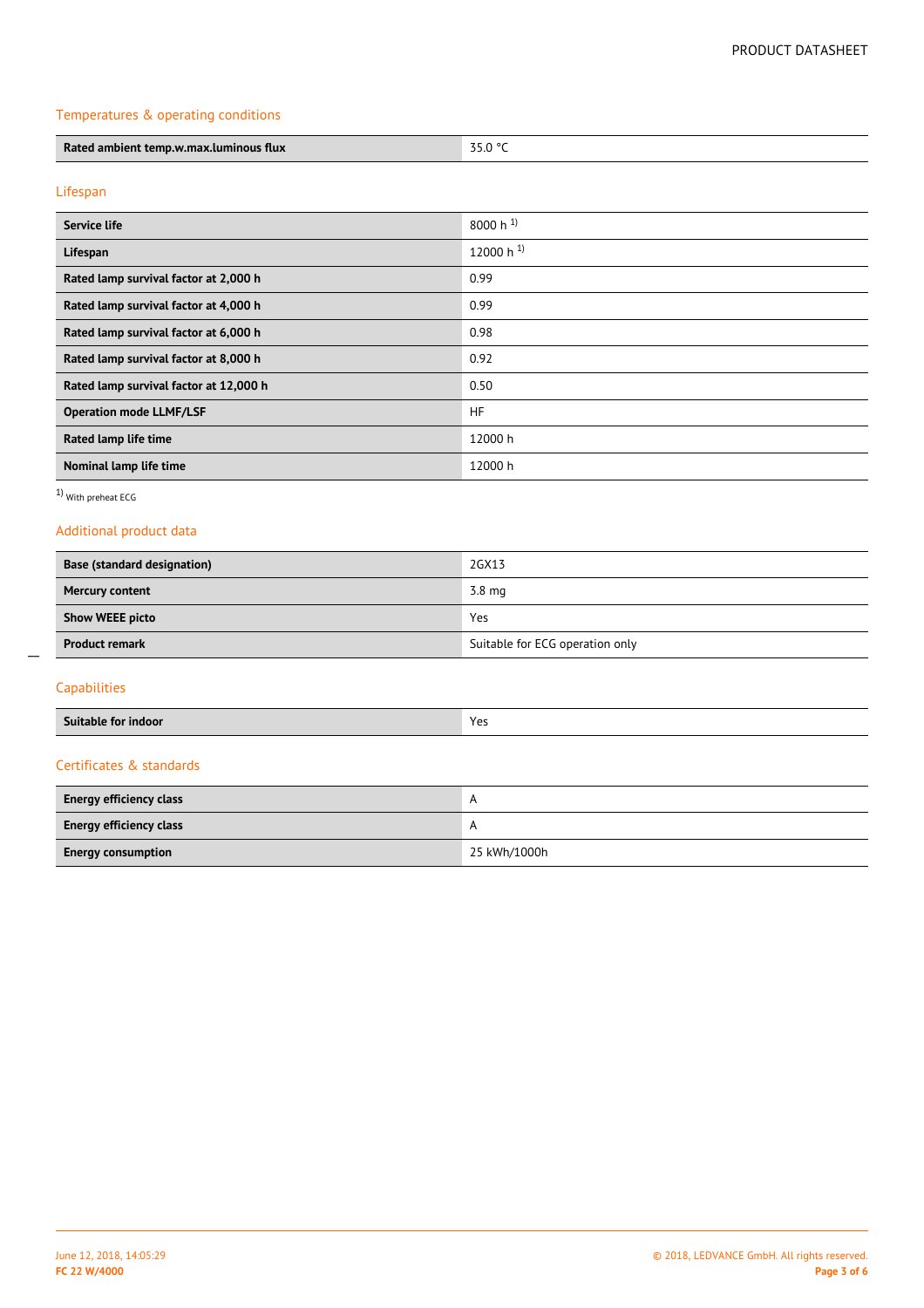# Light Distribution



#### Spectral power distribution

#### **SYSTEM GUARANTEE**

OSRAM System+ Guarantee in combination with OSRAM ECGs  $\overline{a}$ 

# **EQUIPMENT / ACCESSORIES**

– Exclusively for operation on electronic control gears

#### **SAFETY ADVICE**

In case of lamp breakage: www.ledvance.com/brokenlamp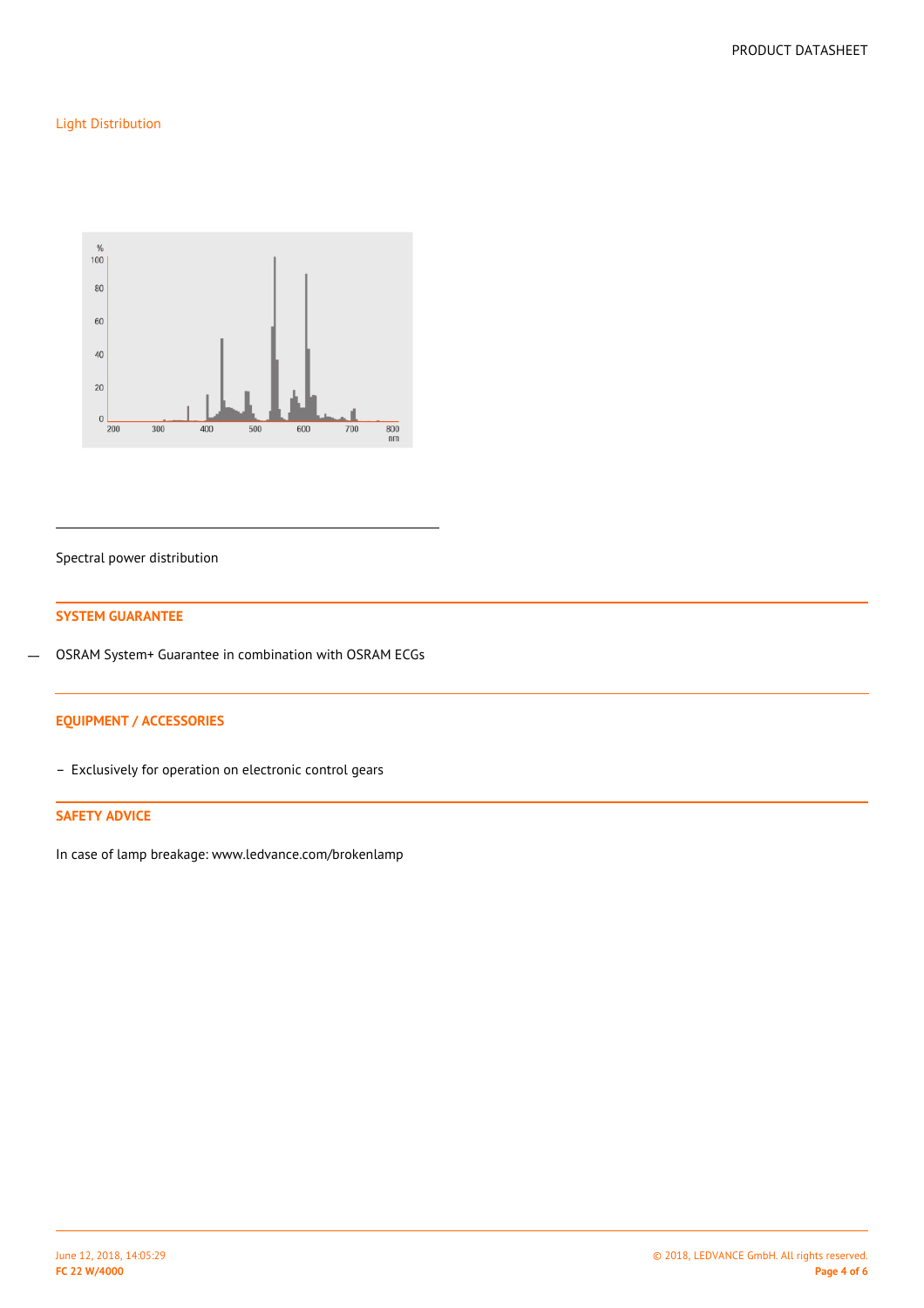



#### Circuit diagram Circuit diagram

#### **LOGISTICAL DATA**

| <b>Product code</b> | <b>Product description</b> | Packaging unit<br>(Pieces/Unit) | Dimensions (length x<br>width x height) | <b>Volume</b>           | <b>Gross weight</b> |
|---------------------|----------------------------|---------------------------------|-----------------------------------------|-------------------------|---------------------|
| 4050300528465       | FC 22 W/4000               | Shipping carton box<br>12       | 375 mm x 245 mm x<br>253 mm             | $23.24$ dm <sup>3</sup> | 1865.00 g           |

The mentioned product code describes the smallest quantity unit which can be ordered. One shipping unit can contain one or more single products. When placing an order, for the quantity please enter single or multiples of a shipping unit.

#### **REFERENCES / LINKS**

For more information on the system guarantee and the terms and conditions of the guarantee visit

<www.ledvance.com/system-guarantee>  $\ddot{\phantom{1}}$ 

#### **DISCLAIMER**

 $\overline{a}$ 

Subject to change without notice. Errors and omission excepted. Always make sure to use the most recent release.